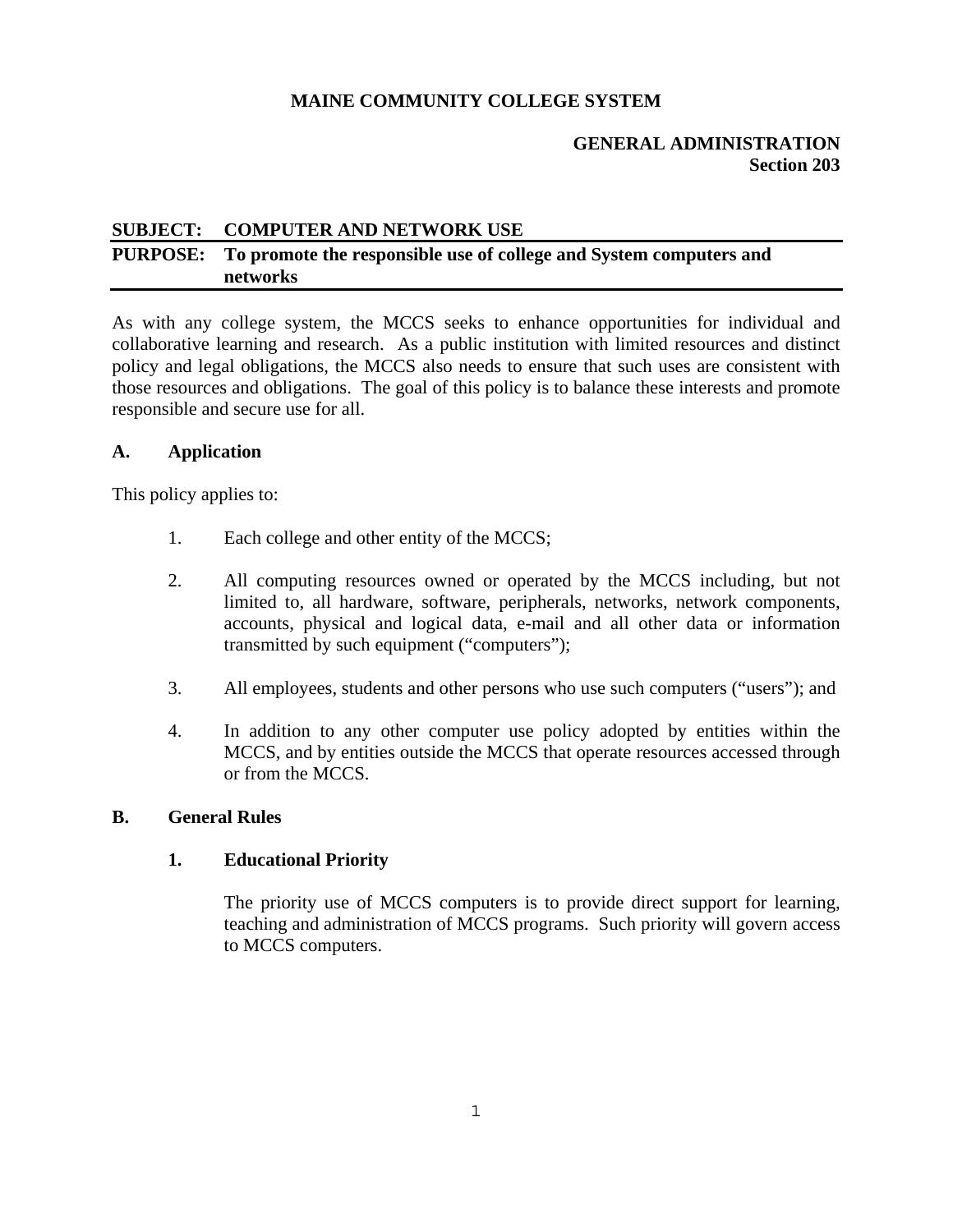### **2. Use is a Privilege, Not a Right**

 Use of MCCS computers and accounts thereon is a privilege, not a right. This privilege is limited by the provisions of this policy, any other pertinent policy or law, and may be withdrawn for violation thereof.

## **3. Limited Right of Privacy**

 Users may not have an expectation of privacy in their use of MCCS computers or networks. For example, the MCCS reserves the following rights:

### **a. Periodic Network Monitoring**

The MCCS reserves the right to monitor periodically, randomly and without notice use rates, patterns, speed and system capacity to ensure the efficiency or integrity of the MCCS network and its computers. Such monitoring may proceed only by a person expressly authorized by the MCCS or college president;

### **b. Inspection of a Particular Account or Computer**

The MCCS reserves the right to inspect those accounts, computers or files that the MCCS has reason to believe are misused, corrupt or damaged. Such inspection may proceed only by a person expressly authorized by the MCCS or college president and as advised by the MCCS general counsel; and

## **c. Access by Outside Agencies**

User accounts, computers or files may also be subject to access in response to subpoenas, court orders, or other legal or regulatory requirements. Users will be notified as promptly as possible, unless notification is precluded by such subpoena or order.

### **4. Limited Designated Forum**

 The MCCS computer network constitutes a limited designated forum. This forum is designated for the limited purpose of helping students pursue, faculty to provide, and non-teaching staff to support the colleges' education, training and related programs.

#### **5. Time, Manner and Place Limitations**

 The MCCS reserves the right to limit certain uses on or through the MCCS computers at those times and locations that the MCCS determines are necessary to regulate system capacity and speed. These limitations apply, but are not limited to, the downloading of video, music, photographic and other large data files.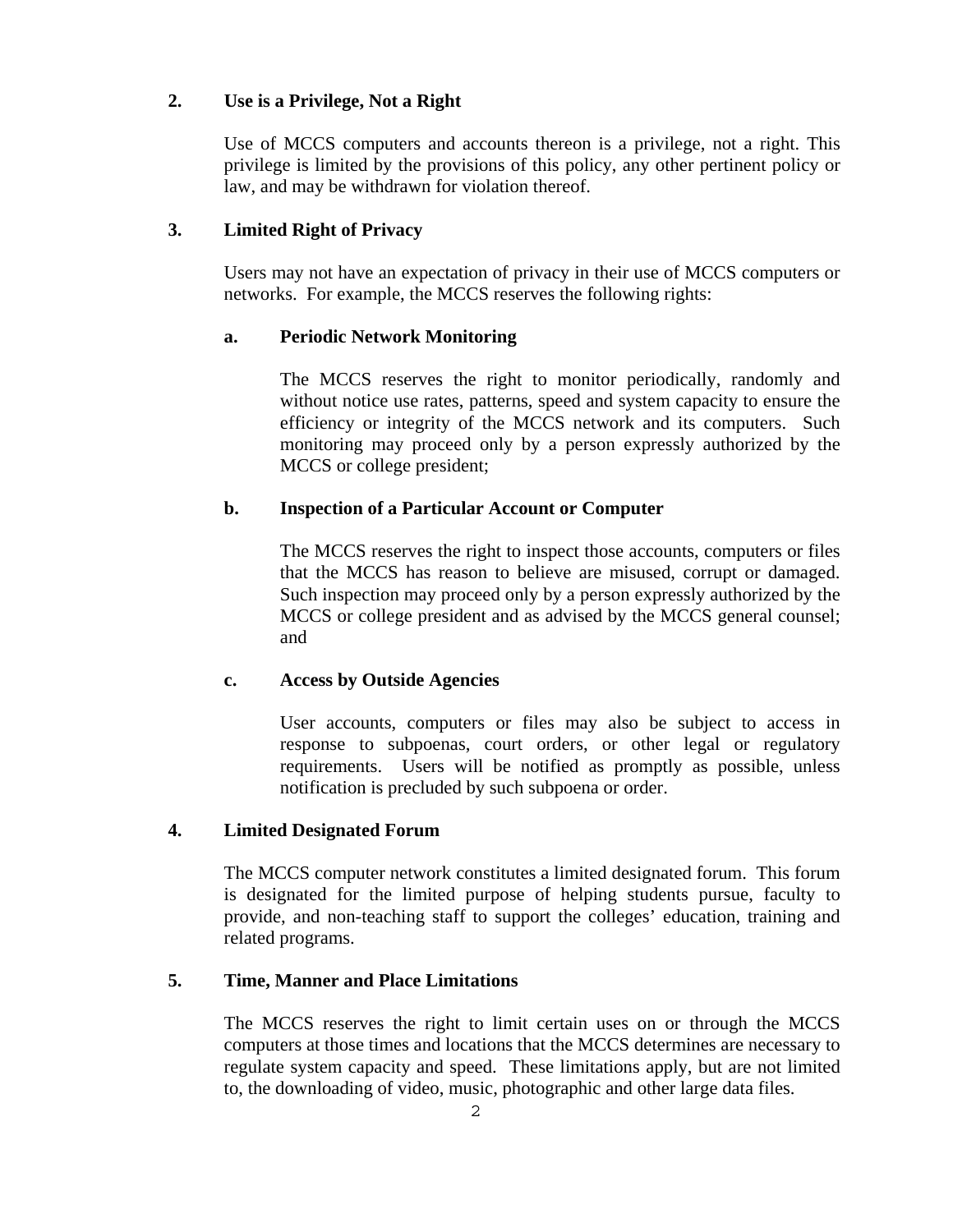## **6. Website and Webpage Development and Management**

 Any website, web page or other portion of a website hosted by a server owned, operated or maintained by a college or the MCCS is the property and speech of the MCCS, and the MCCS reserves all rights to control the access to, content of, and all other aspects regarding such web pages or websites. The Presidents Council may adopt a procedure for controlling the development and management of such web pages and websites, including standards controlling links to web pages and/or websites that are not owned, operated or maintained by a college or the MCCS.

# **C. Specific Prohibitions**

Conduct that violates this policy includes, but is not limited to, the following:

- 1. Displaying, downloading, printing or distributing obscene, sexually explicit or sexually offensive images or text in a manner that constitutes sexual harassment or other violation of law;
- 2. Violating copyright laws, including the unlawful reproduction or dissemination of copyrighted text, images, music, video and other protected materials;
- 3. Using System computers for commercial activity, such as selling products or services;
- 4. Unauthorized access to or use of a computer, computer account or network;
- 5. Connecting unauthorized equipment to a college or MCCS network;
- 6. Unauthorized attempts to circumvent data protection or security including, but not limited to, creating or running programs that identify security loopholes or decrypt secure data;
- 7. Deliberately or negligently performing an act that will interfere with the regular operation of a computer;
- 8. Deliberately or negligently running or installing a program that, by intent or effect, damages a computer, system or network. This includes, but is not limited to, programs known as computer "viruses," "trojan horses" and "worms;"
- 9. Deliberately or negligently wasting computing resources;
- 10. Deliberately or negligently overloading computing resources, such as running excessive programs that use relatively substantial bandwidth and other resources. This includes, but is not limited to, peer-to-peer applications;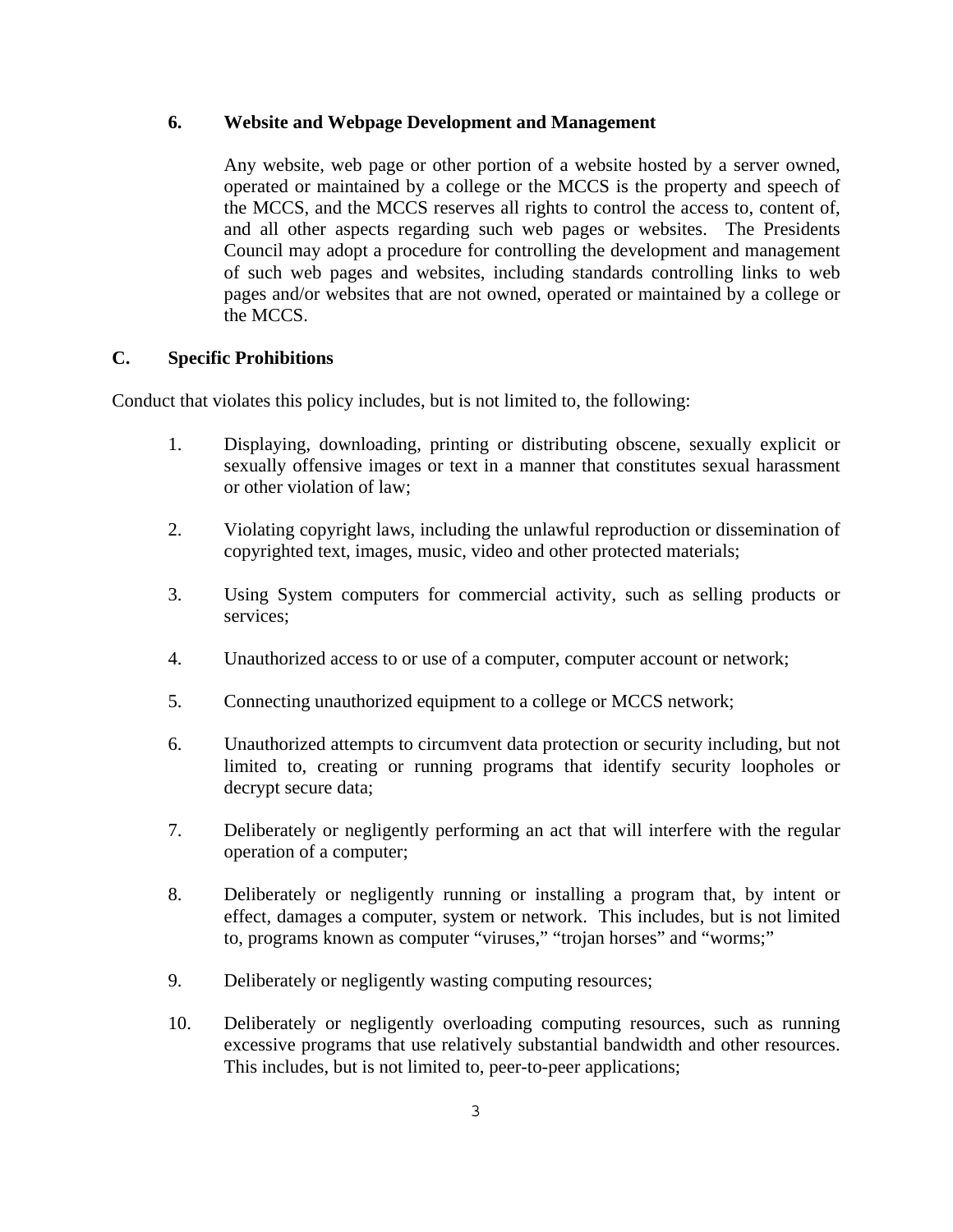- 11. Violating terms of applicable software licensing agreements;
- 12. Using electronic mail to harass or threaten another person or organization;
- 13. Initiating or perpetuating electronic chain letters or unauthorized mass mailings. This includes, but is not limited to: multiple mailings to news groups, mailing lists or individuals; "spamming;" "flooding;" and "bombing;"
- 14. Misrepresenting or misappropriating the identity of a person or computer in an electronic communication;
- 15. Transmitting or reproducing materials that are libelous or defamatory;
- 16. Unauthorized monitoring of another user's electronic communications; or reading, copying, changing or deleting another user's files or software without authority;
- 17. Communications that use public resources to promote partisan political activities;
- 18. Communications that are not otherwise protected by law because they constitute, for example, defamation, incitement to unlawful conduct, an imminent threat of actual violence or harm, fighting words, terrorist threats, gross disobedience of legitimate rules, criminal or severe civil harassment or false advertising; and
- 19. Otherwise violating existing laws or System policies.

## **D. Enforcement**

Violation of this policy may result in the loss of computing and/or network access; other disciplinary action; and/or appropriate civil or criminal legal action.

## **E. Security**

Upon recommendations of the college and System directors of information technology, the Presidents Council shall adopt a procedure that provides adequate uniform security for all System and college computers and networks.

REFERENCES: 20-A M.R.S.A. §12706(1)

DATE ADOPTED: June 24, 2009